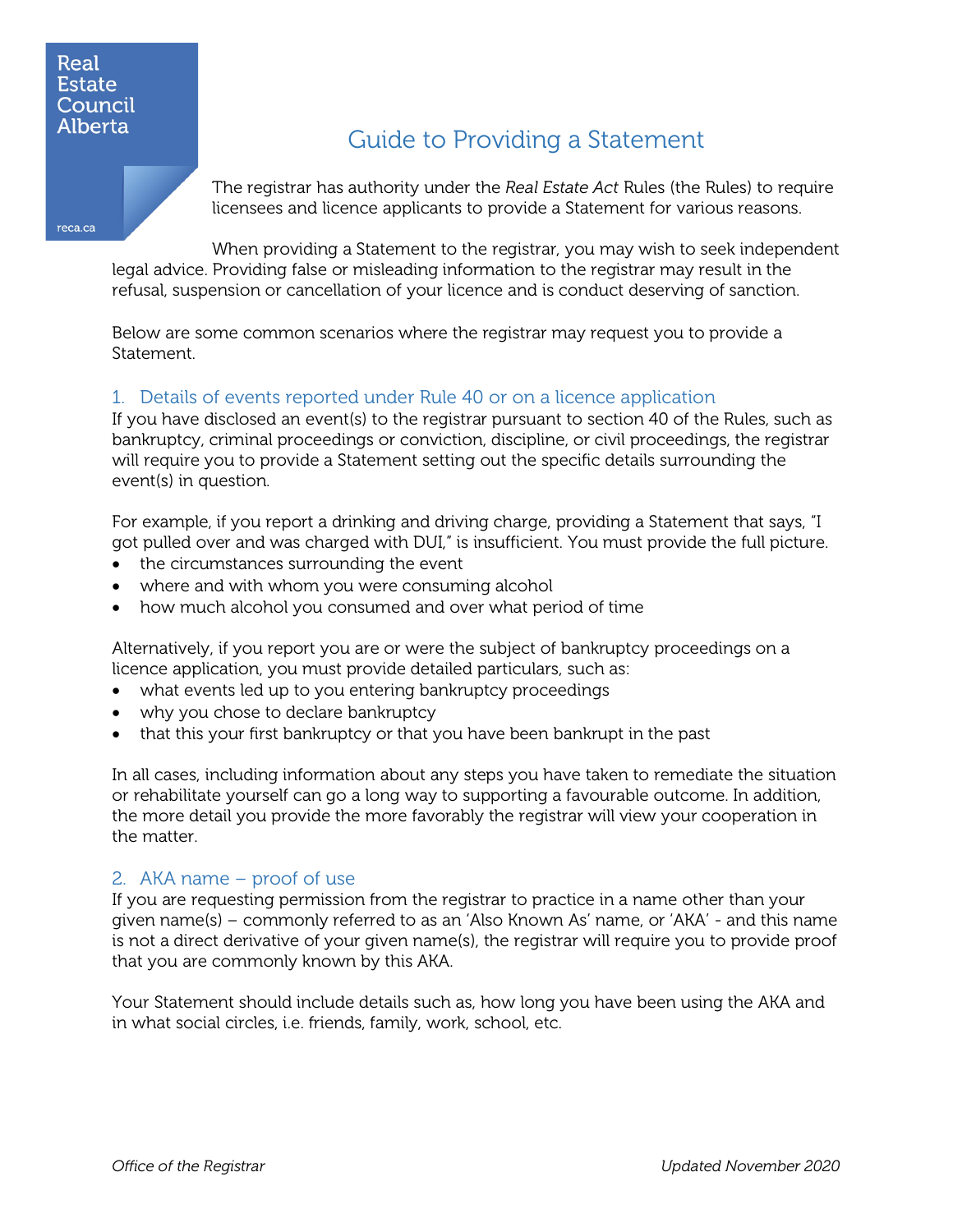## 3. Stale-dated licence application and/or supporting documents

To ensure the integrity and validity of information contained within a licence application (including supporting documents), the registrar has determined that an application, if not completed within 30 days, is stale-dated.

If your licence application becomes stale-dated, instead of requiring you to submit a new licence application, the Registrar may permit you to continue with your existing application and, instead, supply a Statement attesting to the validity of the information you previously provided.

A Statement for this purpose should contain the following details:

- a reference to the specific application in question, i.e. application for registration, brokerage licence application, etc.
- the date you originally completed the application
- whether or not there have been any material changes to the information you provided in the application. If the information has changed, provide the new information in your Statement

#### 4. Absence or existence of licensed activity while unlicensed

If you fail to renew your licence by the September 30 deadline, the registrar may require you to provide a Statement as to whether or not you conducted any licensed activity while you were unlicensed.

This Statement should reference the dates between which you were unlicensed, and describe any activities you engaged in that would have required a licence (including advertising listings or your services on websites, social media, or signage), or the absence of same.

#### 5. Verification of information received by the registrar

The registrar may require you to provide a Statement to verify any information you have already provided to the registrar or that the registrar has otherwise received.

For example, if you answer 'no' to one of the suitability questions on a licence application but the registrar has information that indicates this is incorrect you may be required to provide a Statement to explain the discrepancy.

Your Statement should include any information or evidence you have to support the answer you provided and refute the information or evidence the registrar has presented, or alternatively, your Statement should include the reason(s) you responded falsely on your application.

Providing false and misleading information to the registrar in the course of applying for a licence is a very serious matter that may result in the registrar refusing to issue your licence.